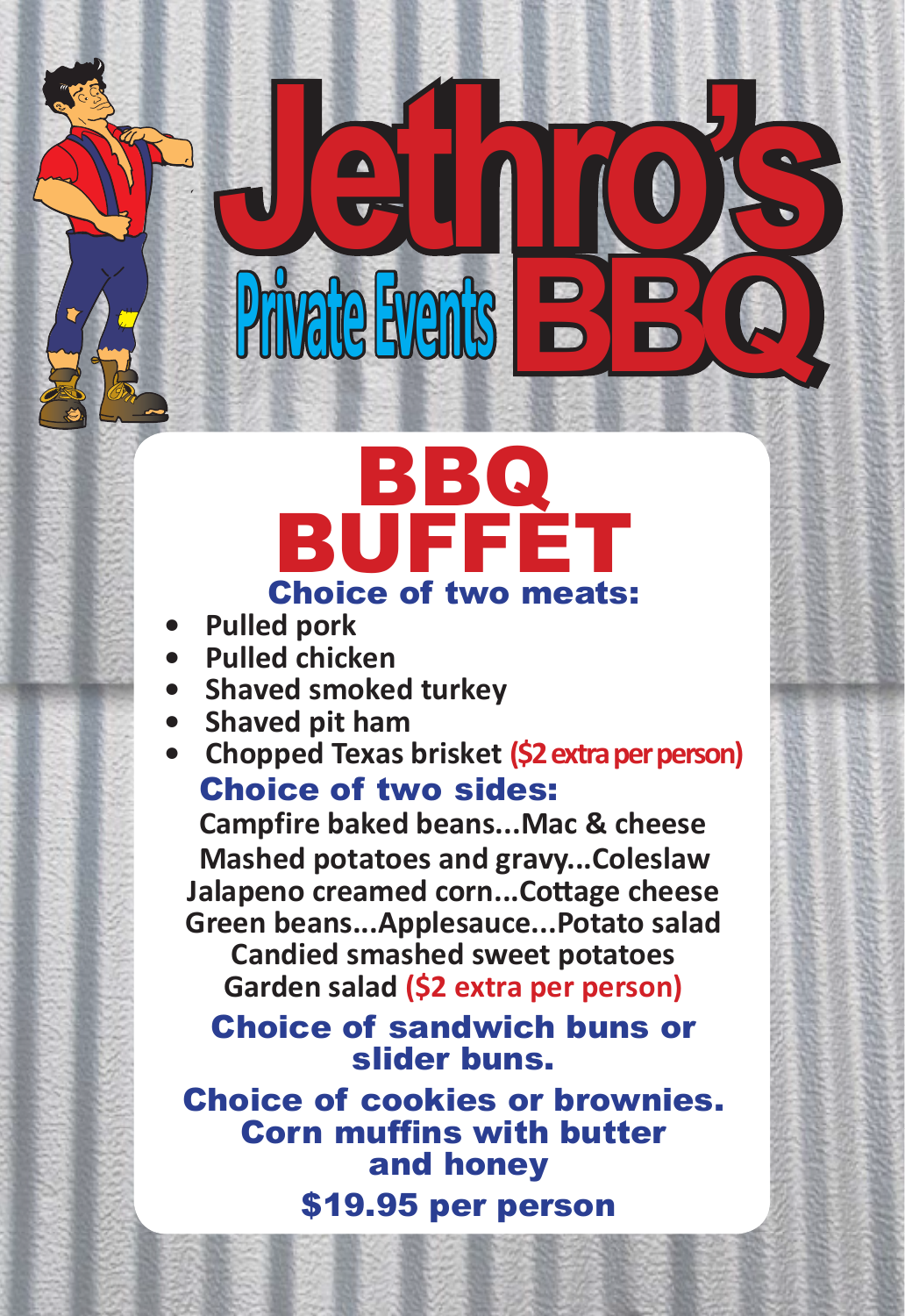WINGTASTIC BUFFET

Includes:

Slow-smoked traditional wings, tossed in your choice of sauce

Bubba's boneless wings, tossed in your choice of sauce

Served with ranch and blue cheese dressing, carrots, and celery

#### Choose two sides:

**Campire baked beans...Mac & cheese Mashed potatoes and gravy...Coleslaw Jalapeno creamed corn...Cottage cheese Green beans...Applesauce...Potato salad Candied smashed sweet potatoes**

> Fresh garden salad with choice of two dressings

Choice of cookies or brownies

\$21.95 per person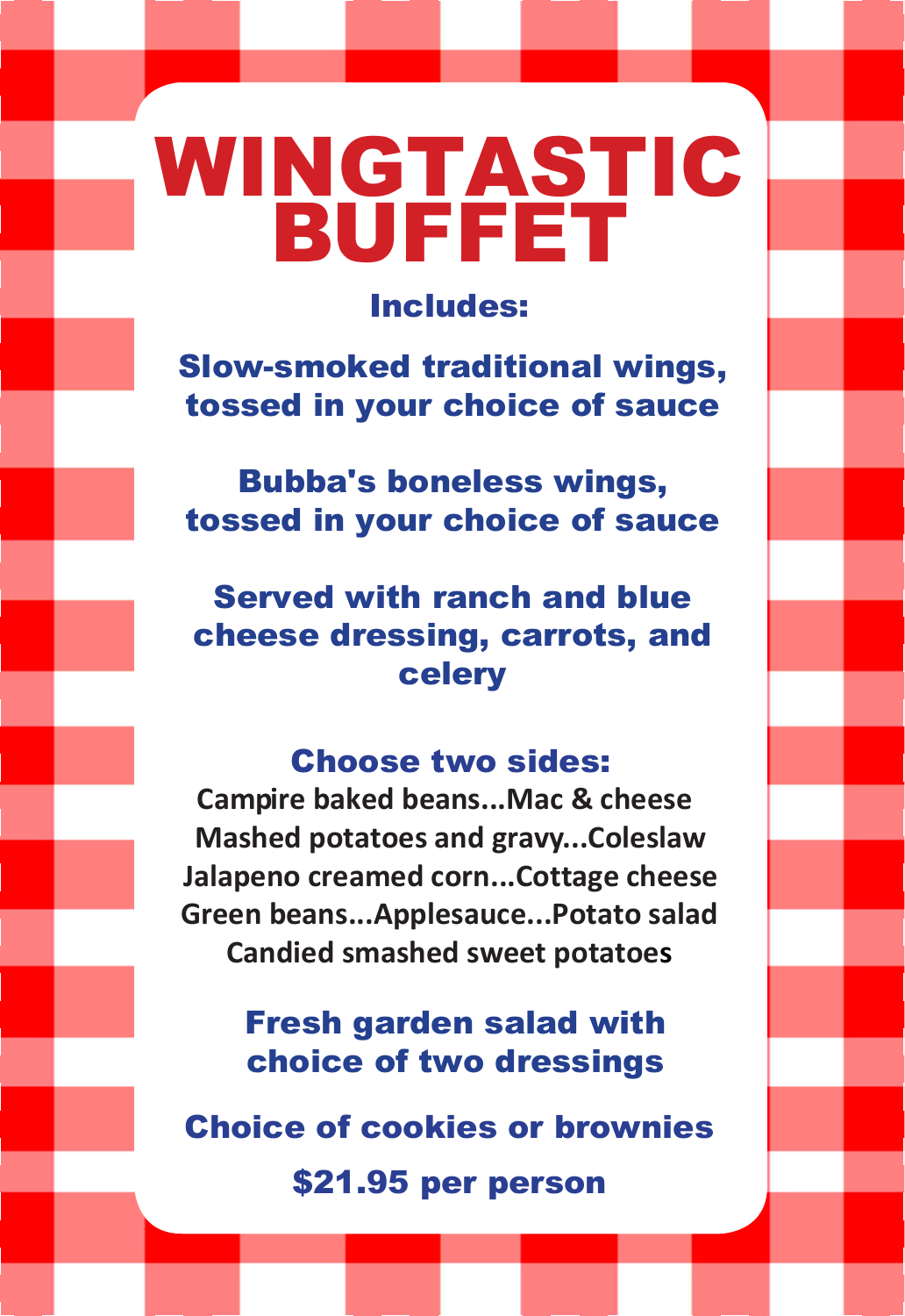# JETHRO'S ULTIMATE BUFFET

Choice of one meat:

- **Pulled pork**
- **Pulled chicken**
- **Shaved smoked turkey**
- **Shaved pit ham**
- **Chopped Texas brisket (\$2 extra per person)**

#### Boneless wings tossed in your choice of sauce, served with ranch and blue cheese.

#### Choice of two sides:

**Campfire baked beans...Mac & cheese Mashed potatoes and gravy...Coleslaw Jalapeno creamed corn...Cottage cheese Green beans...Applesauce...Potato salad Candied smashed sweet potatoes**

Fresh garden salad with choice of two dressings.

Choice of cookies or brownies.

Corn muffins with butter and honey

\$22.95 per person